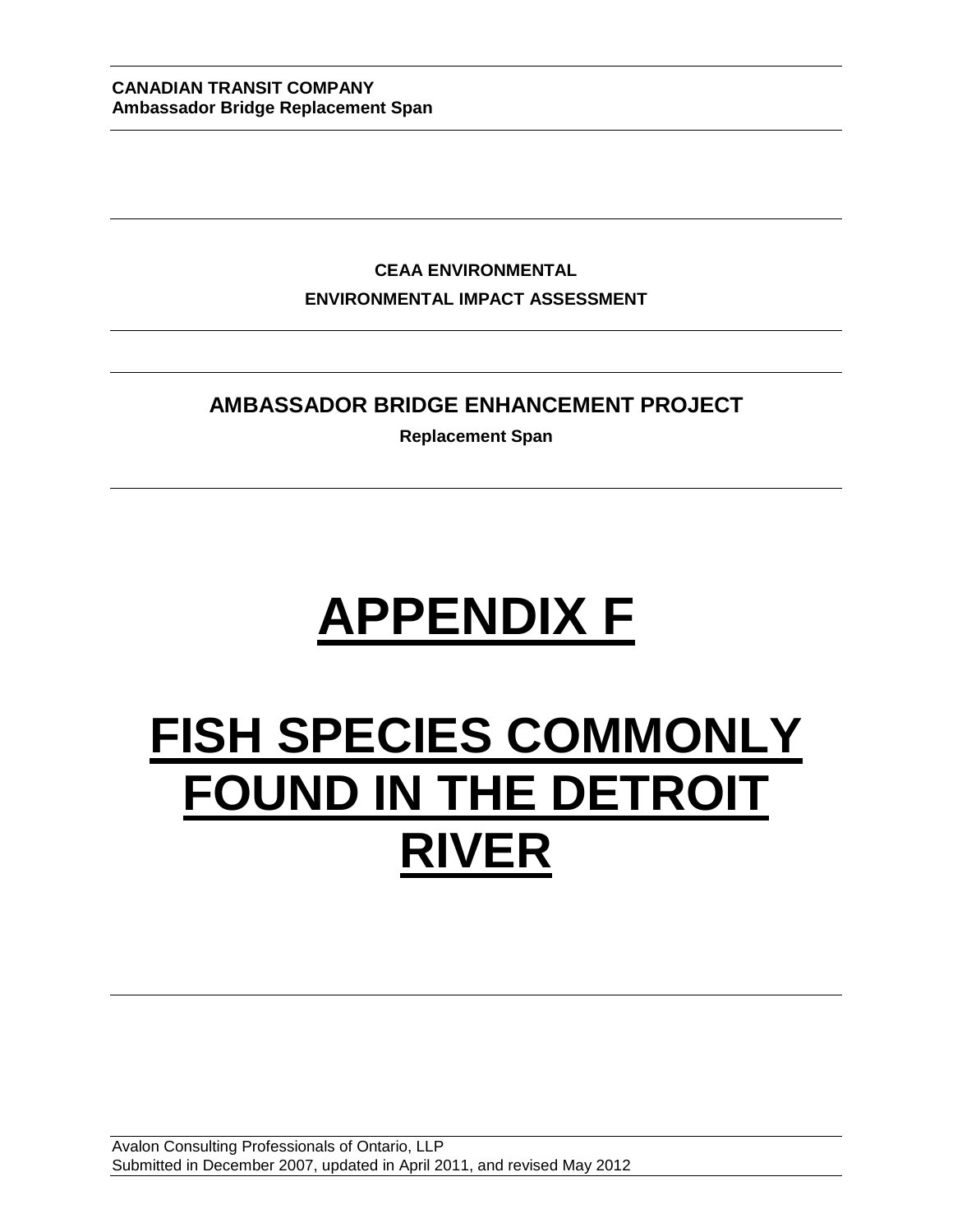# **Fishes commonly found in the Detroit River (historical and current)**

| <b>Common Name</b>      | <b>Scientific Name</b> |                       |
|-------------------------|------------------------|-----------------------|
| <b>By Family</b>        | <b>Genus</b>           | <b>Species</b>        |
| Lepisosteidae           |                        |                       |
| <b>Longnose Gar</b>     | Lepisosteus            | osseus                |
| <b>Amiidae</b>          |                        |                       |
| Bowfin                  | Amia                   | calva                 |
| <b>Clupeidae</b>        |                        |                       |
| Alewife                 | Alosa                  | <u>pseudoharengus</u> |
| Gizzard Shad            | <u>Dorosoma</u>        | cepedianum            |
| <b>Esocidae</b>         |                        |                       |
| Northern Pike           | Esox                   | lucius                |
| Muskellunge             | <b>Esox</b>            | masquinongy           |
| <b>Cyprinidae</b>       |                        |                       |
| Goldfish                | Carassius              | auratus               |
| Common Carp             | Cyprinus               | carpio                |
| Golden Shiner           | <b>Notemigonus</b>     | crysoleucas           |
| <b>Emerald Shiner</b>   | <b>Notropis</b>        | atherinoides          |
| <b>Blackchin Shiner</b> | <b>Notropis</b>        | heterodon             |
| Spottail Shiner         | <b>Notropis</b>        | hudsonius             |
| <b>Blacknose Shiner</b> | <b>Notropis</b>        | heterolepis           |
| <b>River Chub</b>       | <b>Nocomis</b>         | micropogon            |
| Sand Shiner             | <b>Notropis</b>        | stramineus            |
| Mimic Shiner            | <i>Notropis</i>        | volucellus            |
| <b>Bluntnose Minnow</b> | Pimephales             | notatus               |
| Spotfin Shiner          | Cyprinella             | spiloptera            |
| Hornyhead Chub          | <b>Nocomis</b>         | biguttatus            |
| Golden Shiner           | <b>Notemigonus</b>     | crysoleucas           |
| <b>Fathead Minnow</b>   | Pimephales             | promelas              |
| Western Blacknose Dace  | Rhinichthys            | obtusus               |
| Creek Chub              | Semotilus              | <b>Atromaculatus</b>  |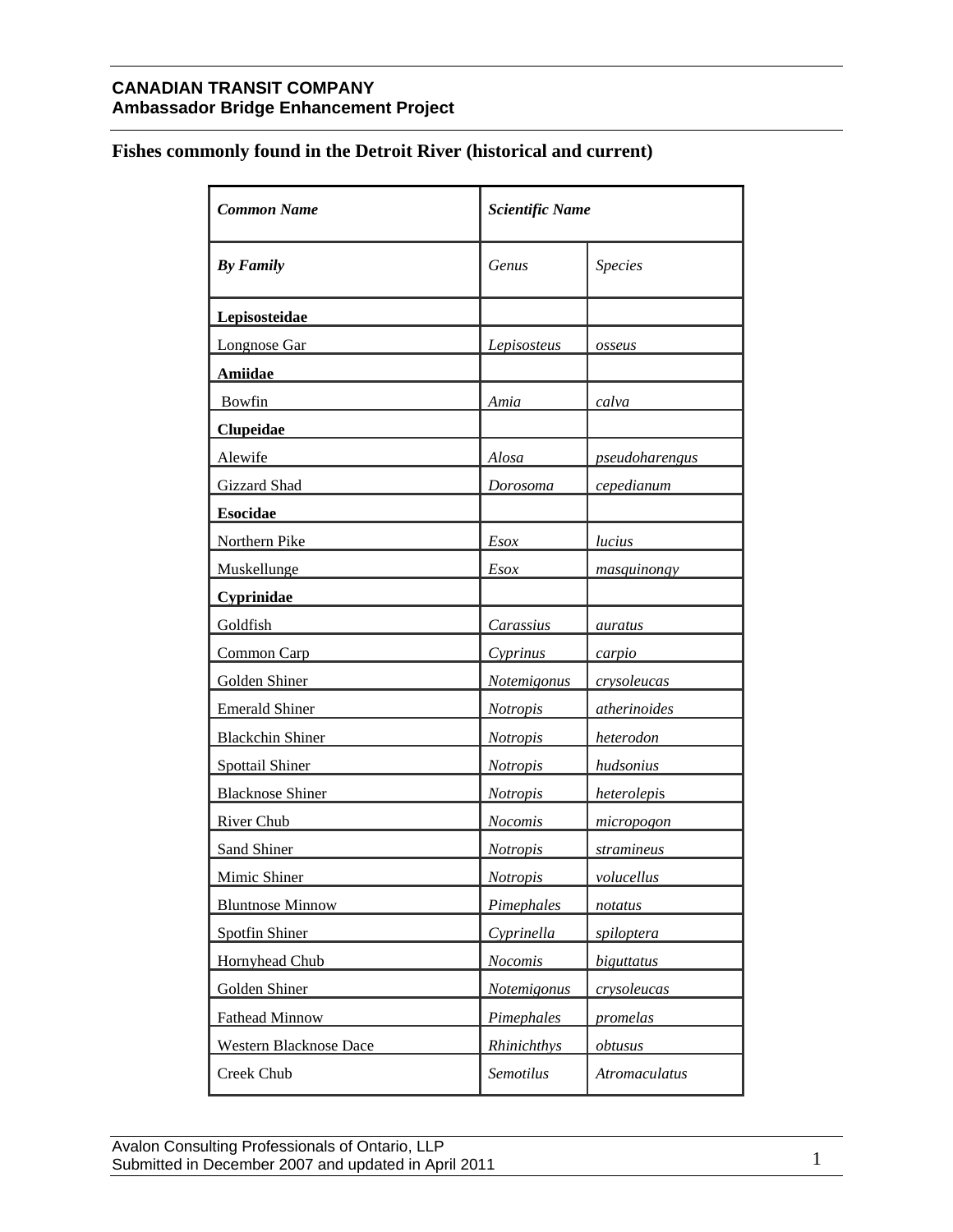| <b>Common Name</b>         | <b>Scientific Name</b>        |                |
|----------------------------|-------------------------------|----------------|
| <b>By Family</b>           | Genus                         | <b>Species</b> |
| Catostomidae               |                               |                |
| Quillback                  | Carpiodes                     | cyprinus       |
| <b>White Sucker</b>        | Catostomus                    | commersonii    |
| Longnose Sucker            | Catostomus                    | catostomus     |
| Northern Hog Sucker        | Hypentelium                   | nigricans      |
| <b>Bigmouth Buffalo</b>    | <i><u><b>Ictiobus</b></u></i> | cyprinellus    |
| Smallmouth Buffalo         | Ictiobus                      | bubalus        |
| <b>Spotted Sucker</b>      | Minytrema                     | melanops       |
| <b>Silver Redhorse</b>     | Moxostoma                     | anisurum       |
| Shorthead Redhorse         | Moxostoma                     | macrolepidotum |
| Ictaluridae                |                               |                |
| <b>Brown Bullhead</b>      | Ameiurus                      | nebulosus      |
| <b>Black Bullhead</b>      | Ameiurus                      | melas          |
| Yellow Bullhead            | Ameiurus                      | natalis        |
| Channel Catfish            | <b>Ictalurus</b>              | punctatus      |
| Stonecat                   | <b>Noturus</b>                | flavus         |
| <b>Tadpole Madtom</b>      | <b>Noturus</b>                | gyrinus        |
| Umbridae                   |                               |                |
| Central Mudminnow          | Umbra                         | limi           |
| Osmeridae                  |                               |                |
| <b>Rainbow Smelt</b>       | Osmerus                       | mordax         |
| Salmonidae                 |                               |                |
| Chinook Salmon             | Oncorhynchus                  | tschawytscha   |
| Coho Salmon                | <b>Oncorhynchus</b>           | kisutch        |
| Rainbow Trout              | Oncorhynchus                  | mykiss         |
| <b>Brown Trout</b>         | Salmo                         | trutta         |
| Lake Trout                 | Salvelinus                    | namaycush      |
| Lake Whitefish (T-Ontario) | Coregonus                     | clupeaformis   |
| Percopsidae                |                               |                |
| Trout-perch                | Percopsis                     | omiscomaycus   |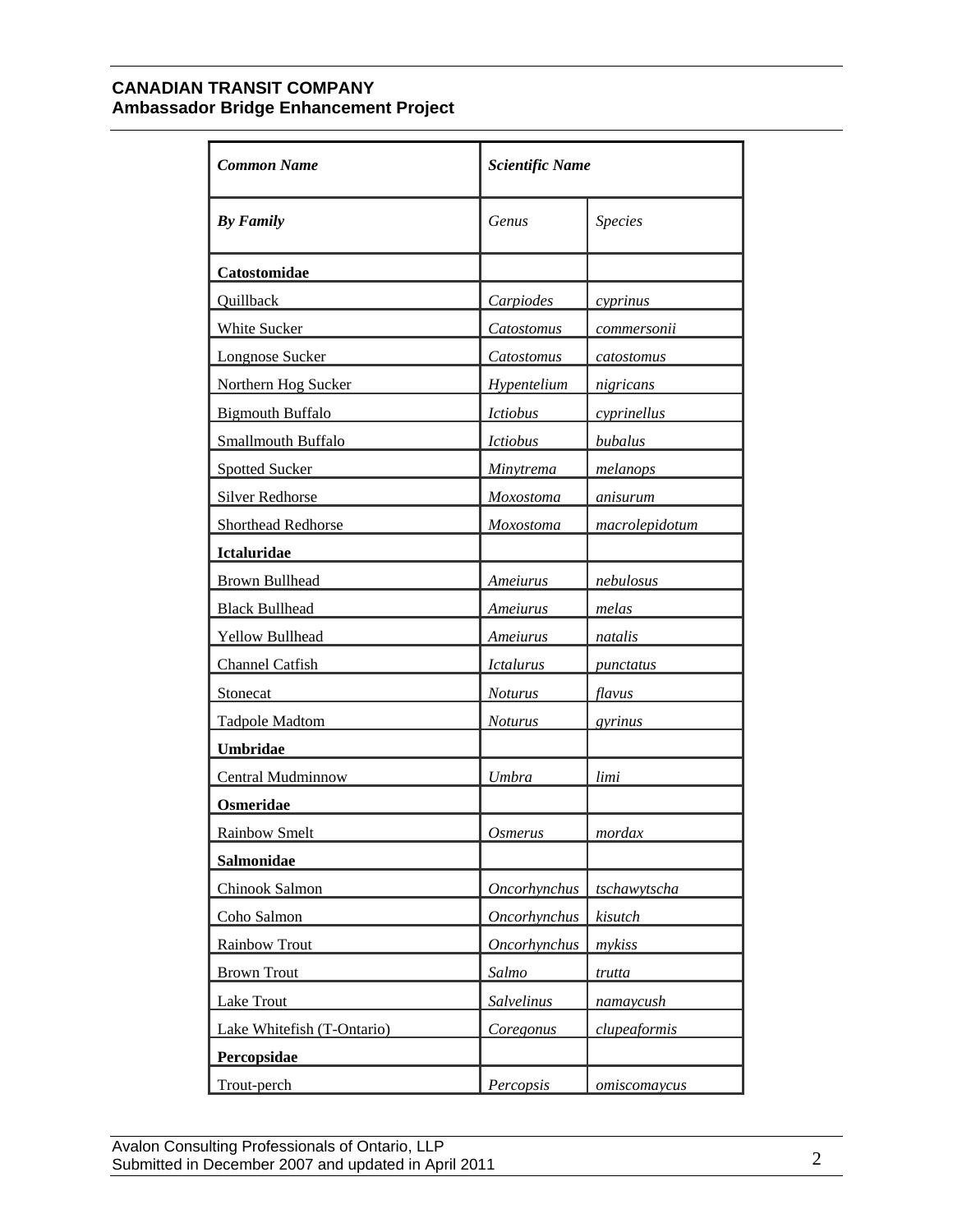| <b>Common Name</b>         | <b>Scientific Name</b> |                  |
|----------------------------|------------------------|------------------|
| <b>By Family</b>           | Genus                  | <b>Species</b>   |
| <b>Anguillidae</b>         |                        |                  |
| American Eel               | Anguilla               | rostrata         |
| Fundulidae                 |                        |                  |
| Western Banded Killifish   | <b>Fundulus</b>        | diaphanus menona |
| Atherinidae                |                        |                  |
| <b>Brook Silverside</b>    | Labidesthes            | sicculus         |
| Gasterosteidae             |                        |                  |
| <b>Brook Stickleback</b>   | Culaea                 | inconstans       |
| Ninespine Stickleback      | Pungitius              | pungitius        |
| Cottidae                   |                        |                  |
| <b>Mottled Sculpin</b>     | Cottus                 | bairdi           |
| Moronidae                  |                        |                  |
| White Bass                 | <b>Morone</b>          | chrysops         |
| White Perch                | <b>Morone</b>          | americana        |
| Petromyzontidae            |                        |                  |
| <b>Silver Lamprey</b>      | Ichthyomyzon           | unicuspis        |
| Sea Lamprey                | Petromyzon             | marinus          |
| Acipenseridae              |                        |                  |
| Lake Sturgeon (T-Michigan) | Acipenser              | fulvescens       |
| Hiodontidae                |                        |                  |
| <b>Mooneye</b>             | Hiodon                 | <i>tergisus</i>  |
| Centrarchidae              |                        |                  |
| Rockbass                   | <b>Ambloplites</b>     | rupestris        |
| Green Sunfish              | Lepomis                | cyanellus        |
| Pumpkinseed                | Lepomis                | gibbosus         |
| Bluegill                   | Lepomis                | macrochirus      |
| Northern Longear sunfish   | Lepomis                | peltastes        |
| <b>Smallmouth Bass</b>     | Micropterus            | dolomieui        |
| Largemouth Bass            | Micropterus            | salmoides        |
| <b>White Crappie</b>       | <i>Pomoxis</i>         | <i>annularis</i> |